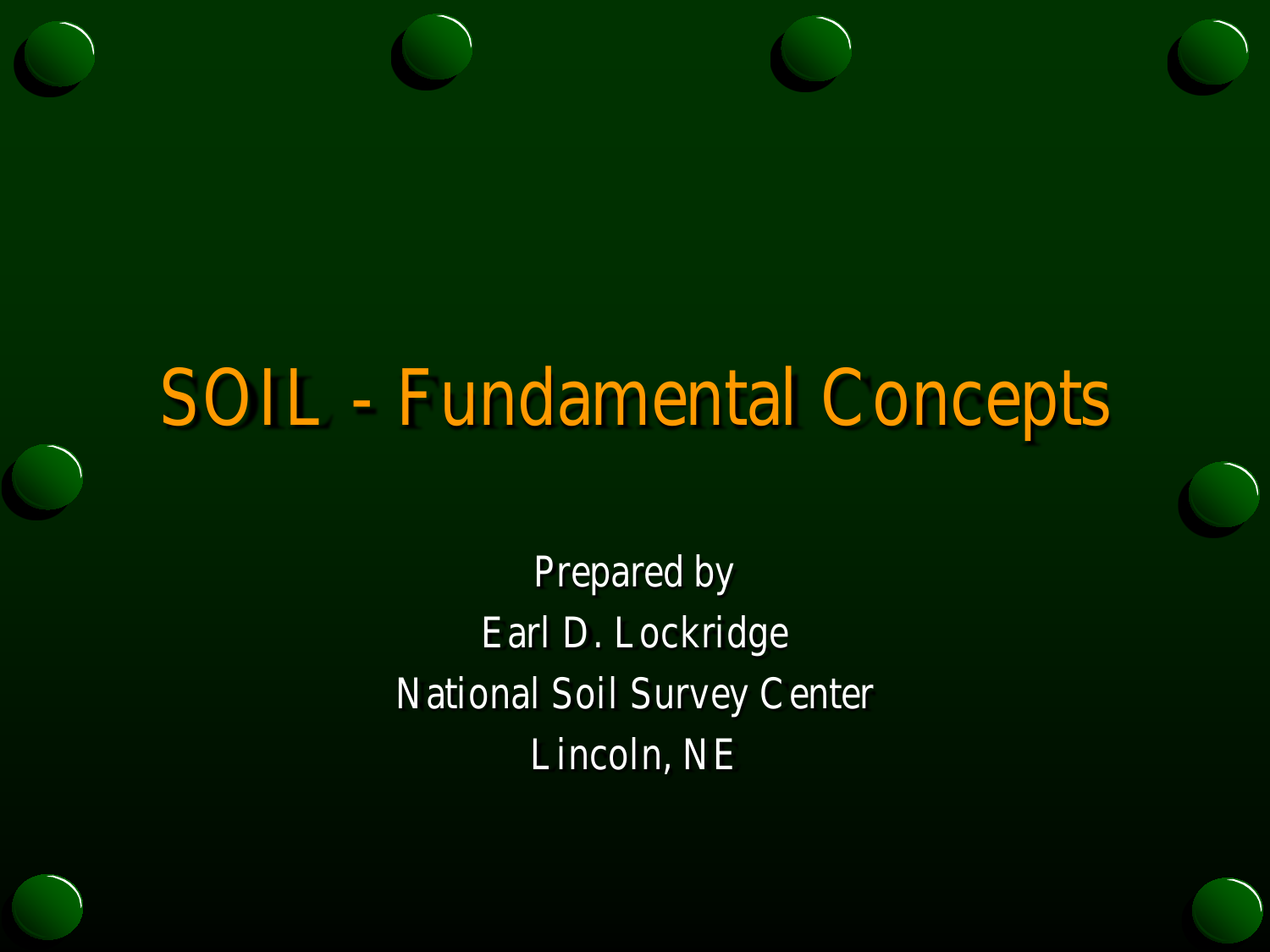

□ Geologic definition: Loose surface of the earth as distinguished from solid bedrock (support of plant life not required).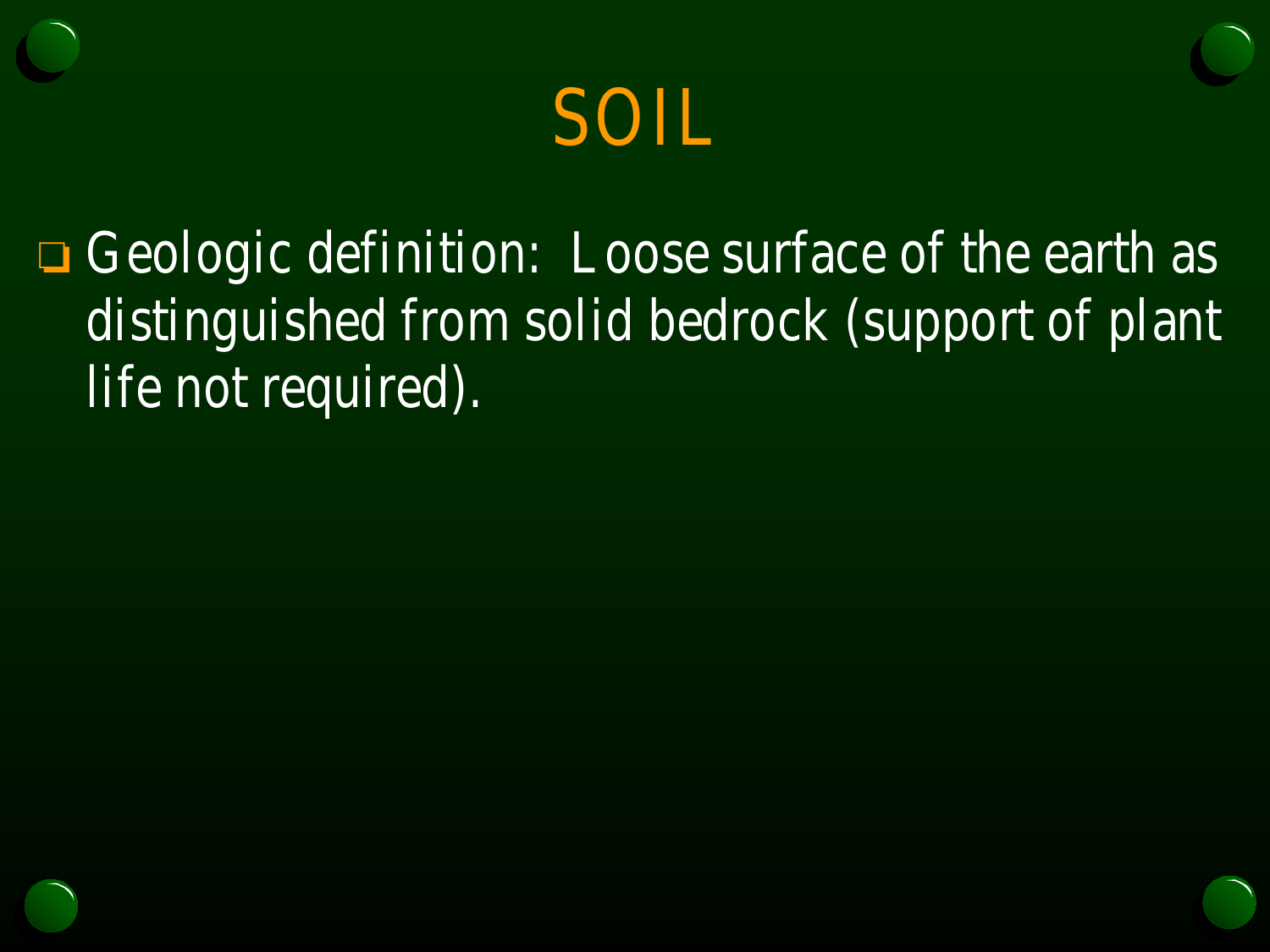

 $\Box$  Traditional definition: Material which nourishes and supports growing plants (includes rocks, water, snow, air).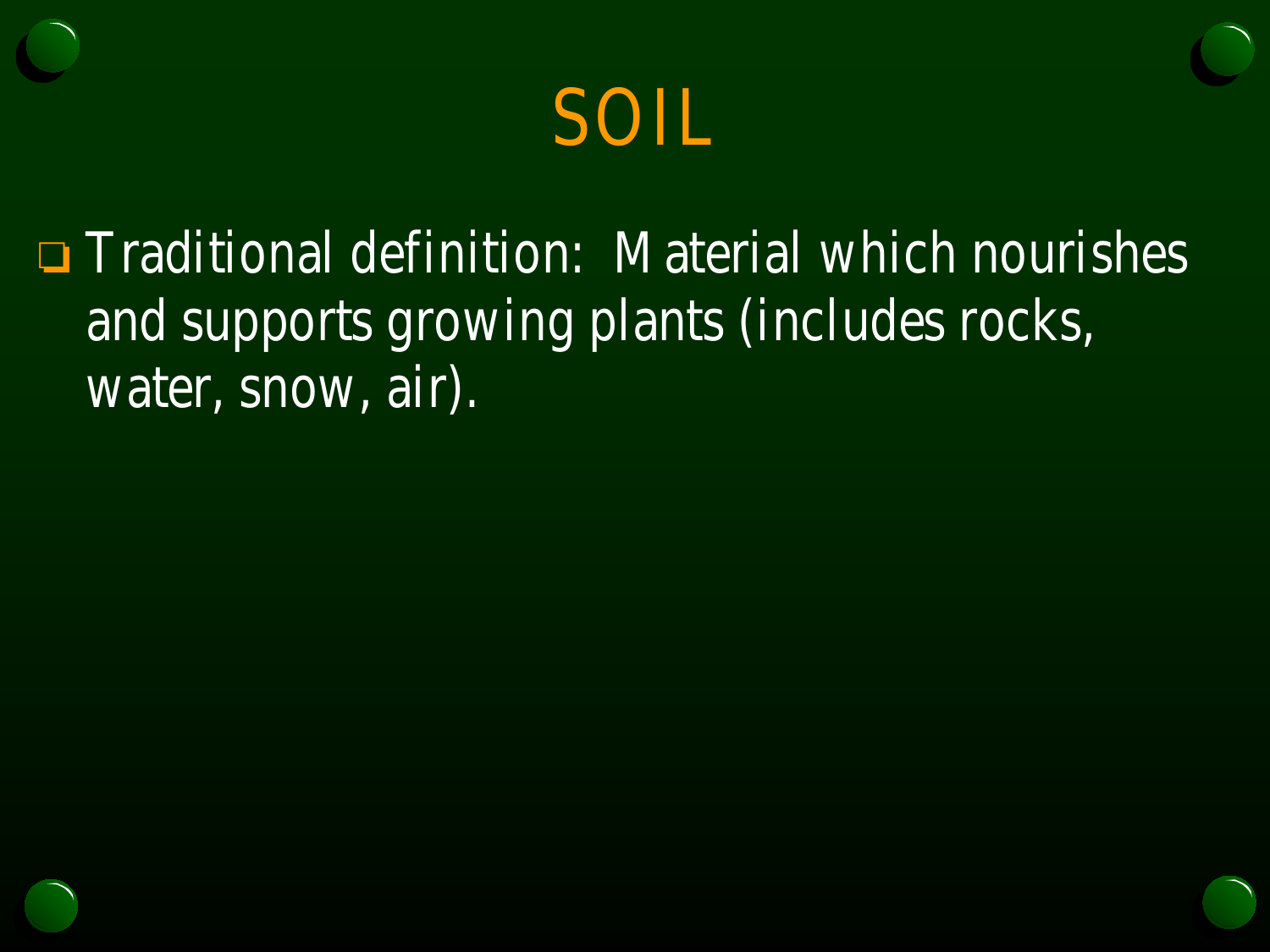

### **Component definition: Mixture of mineral matter,** organic matter, water, and air.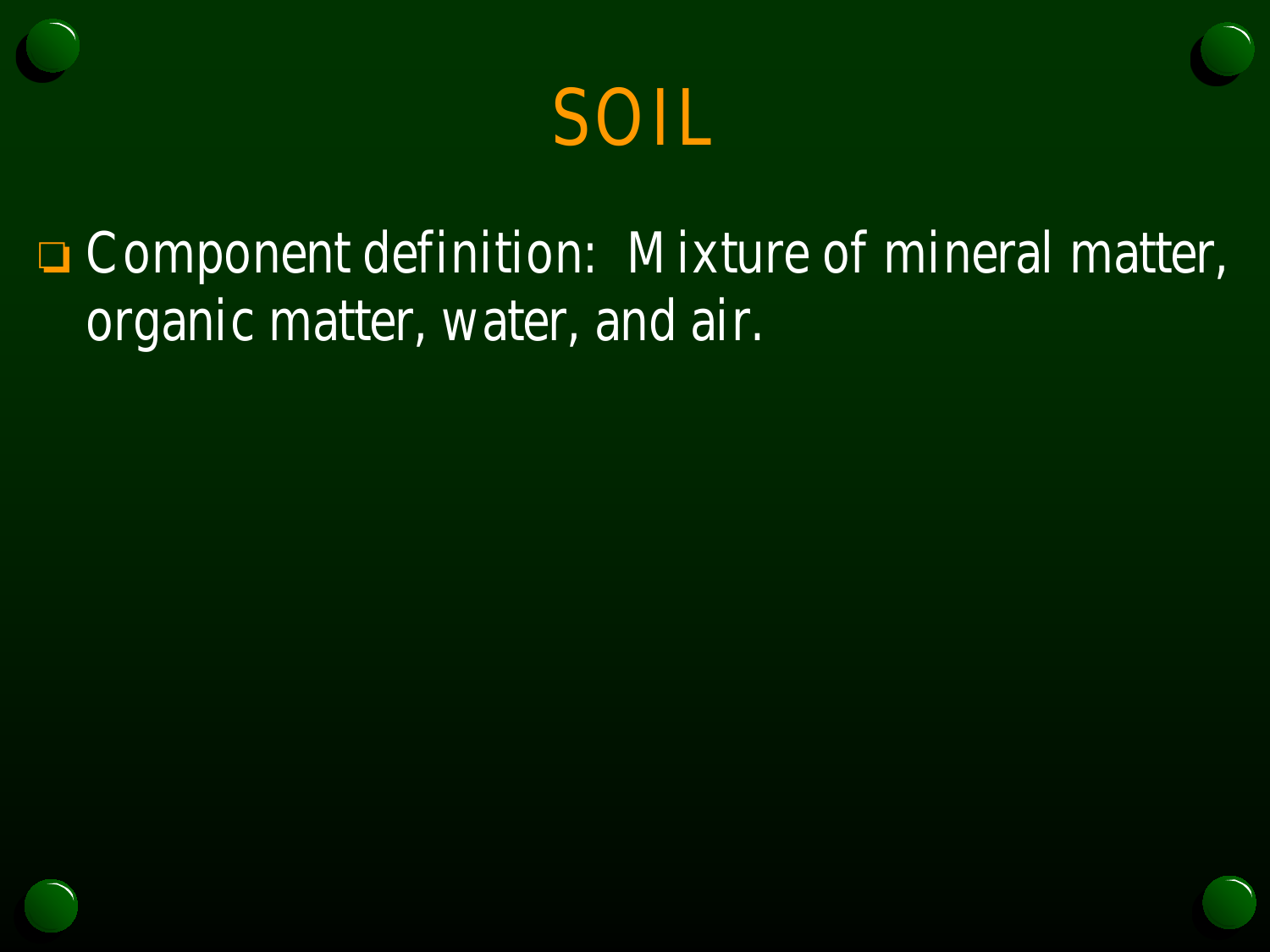

### **□ Component definition: Mixture of mineral matter,** organic matter, water, and air.

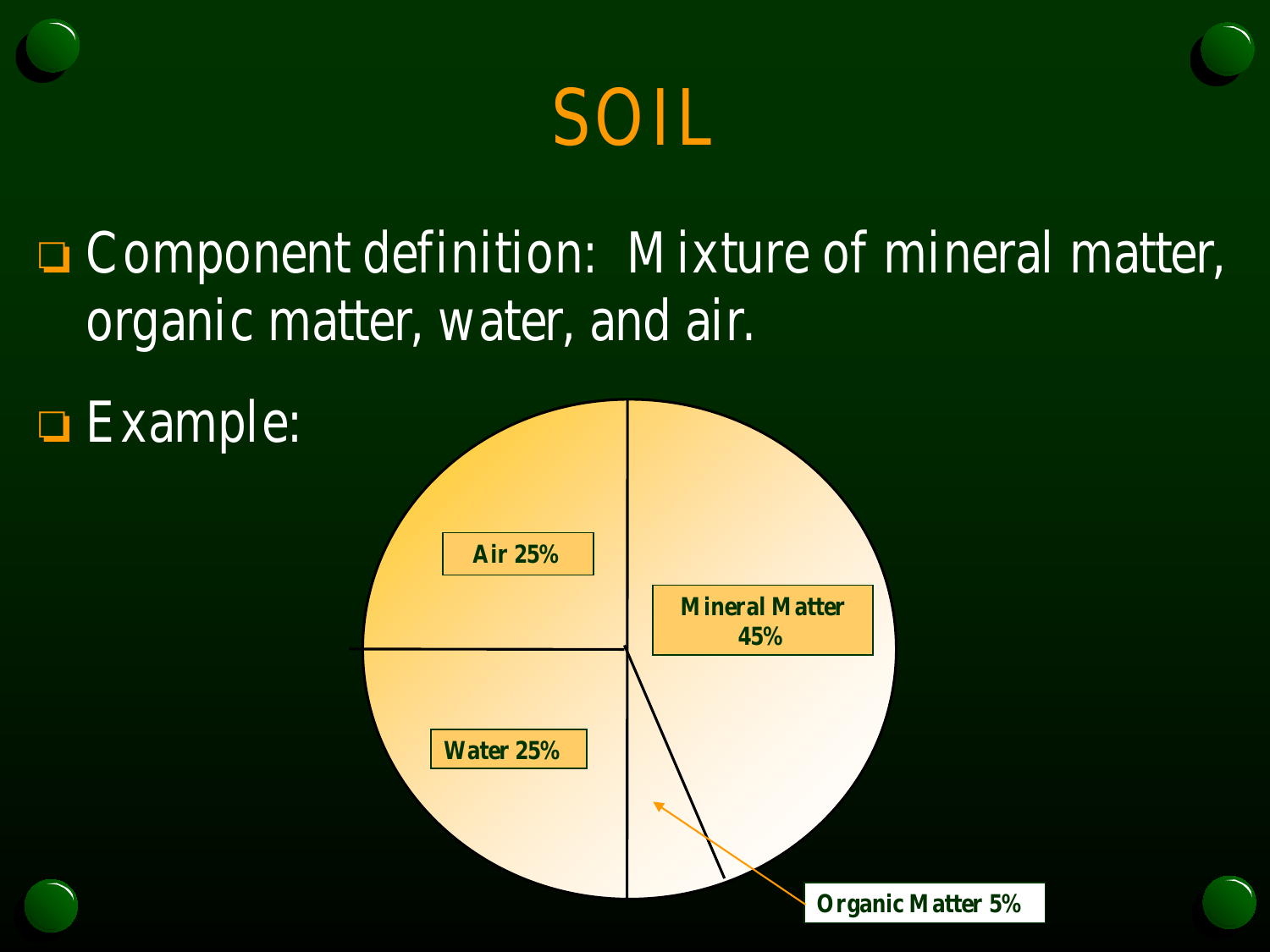### SOIL

□ Soil Taxonomy definition: Collection of natural bodies of the earth's surface, in places modified or even made by man or earthy materials, containing living matter and supporting or capable of supporting plants out of doors. (Its upper limit is air or shallow water and its lower limit is the depth to which soil weathering has been effective.)

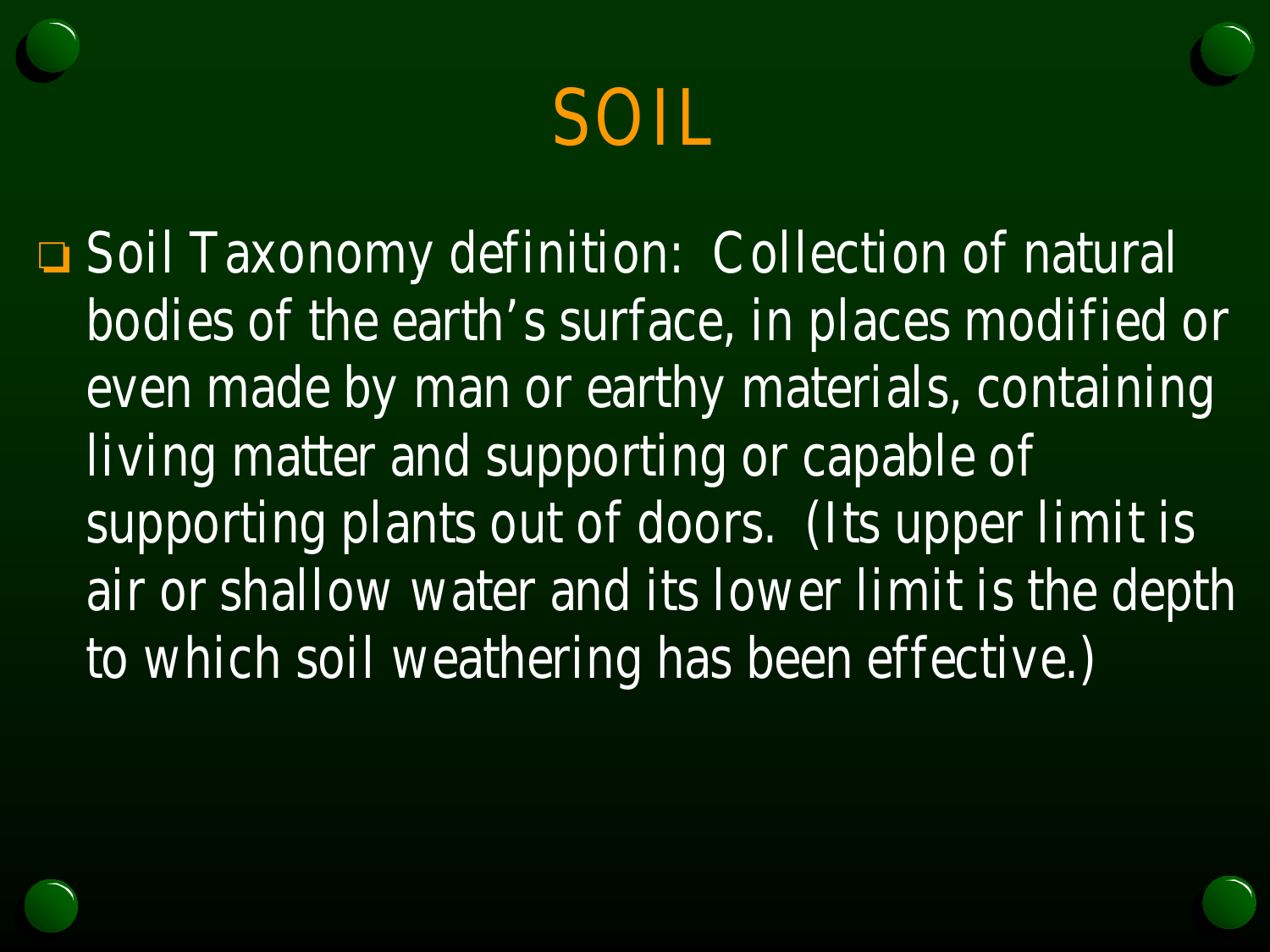### SOIL

As a portion of the landscape: Collection of natural bodies occupying portions of the earth's surface that support plants and that have properties due to the integrated effect of climate and living matter, acting upon parent material, as conditioned by relief, over periods of time.

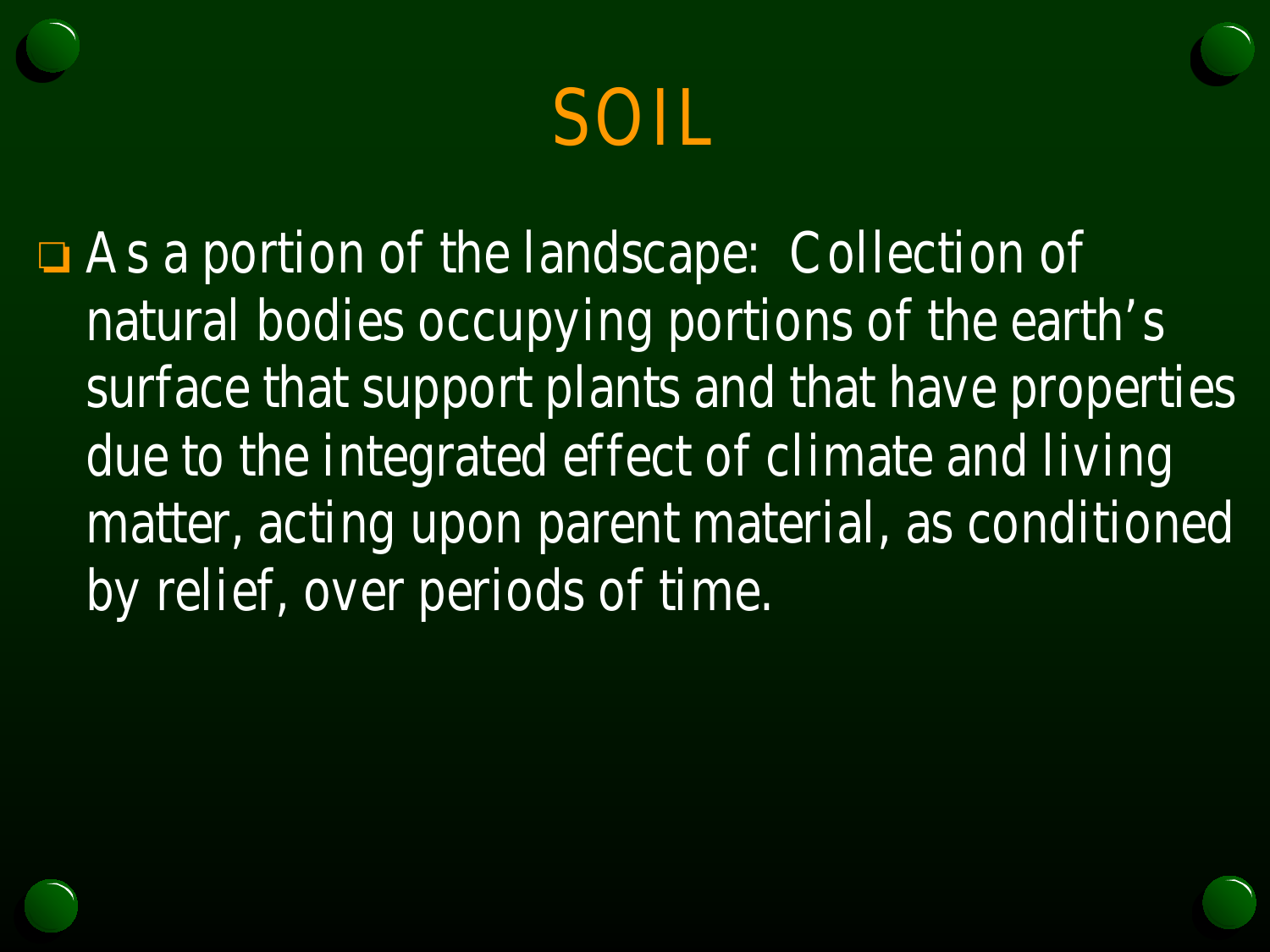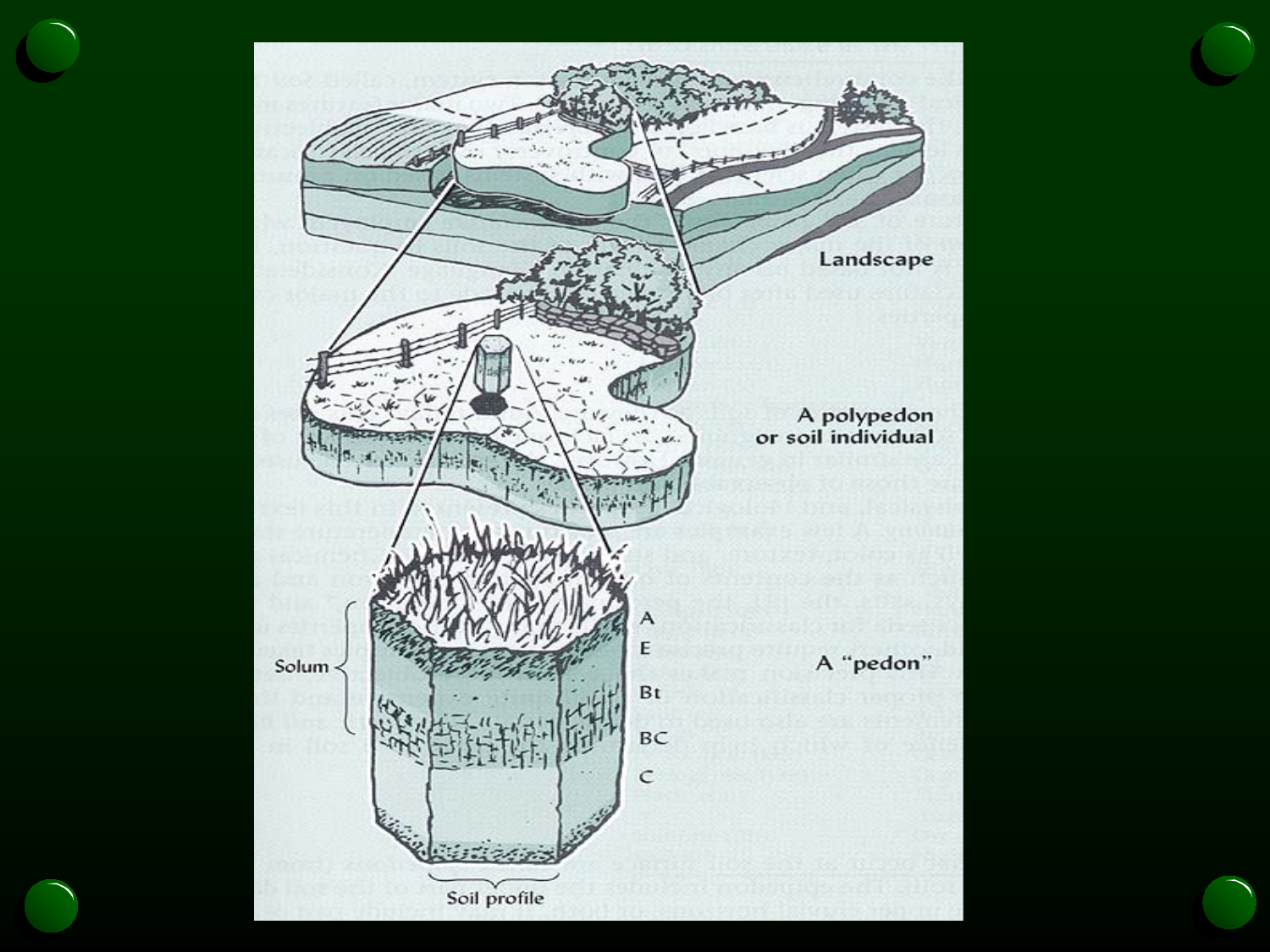# Soil Forming Processes

- **T** Translocations
- **Transformations**
- **E** Additions
- **Losses**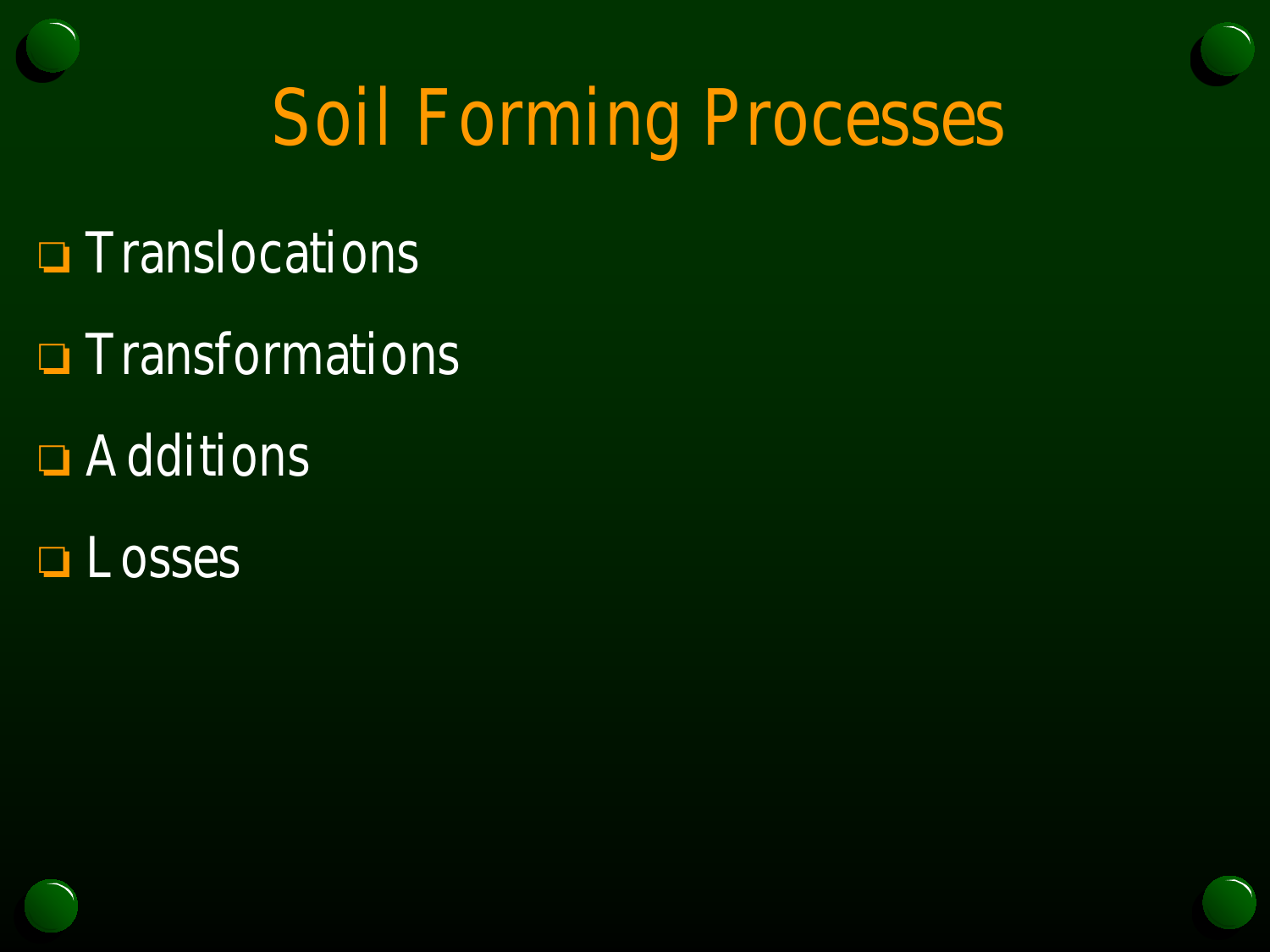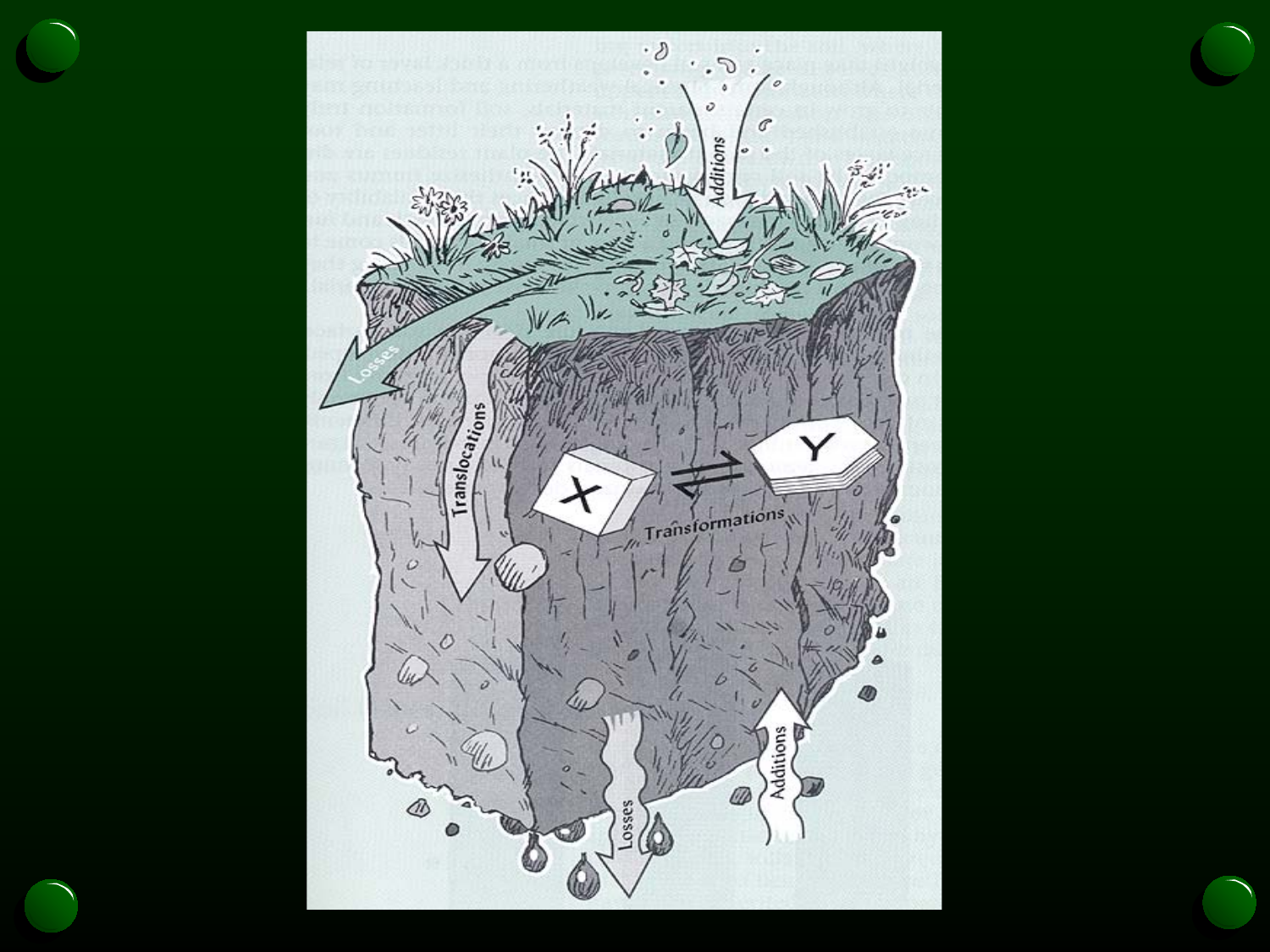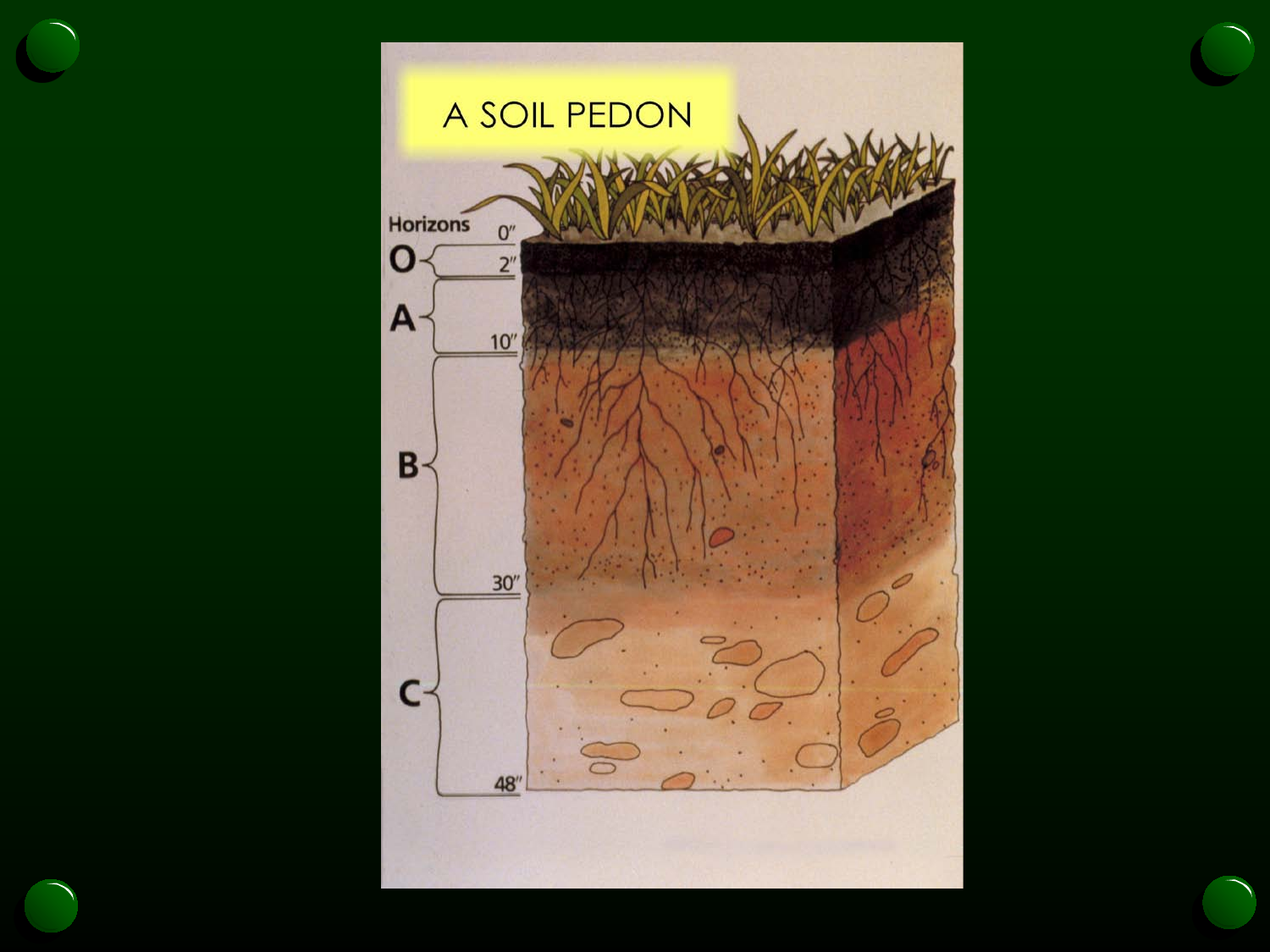# Major Components

- **□** Mineral matter
- **Organic matter**
- Air
- **□** Water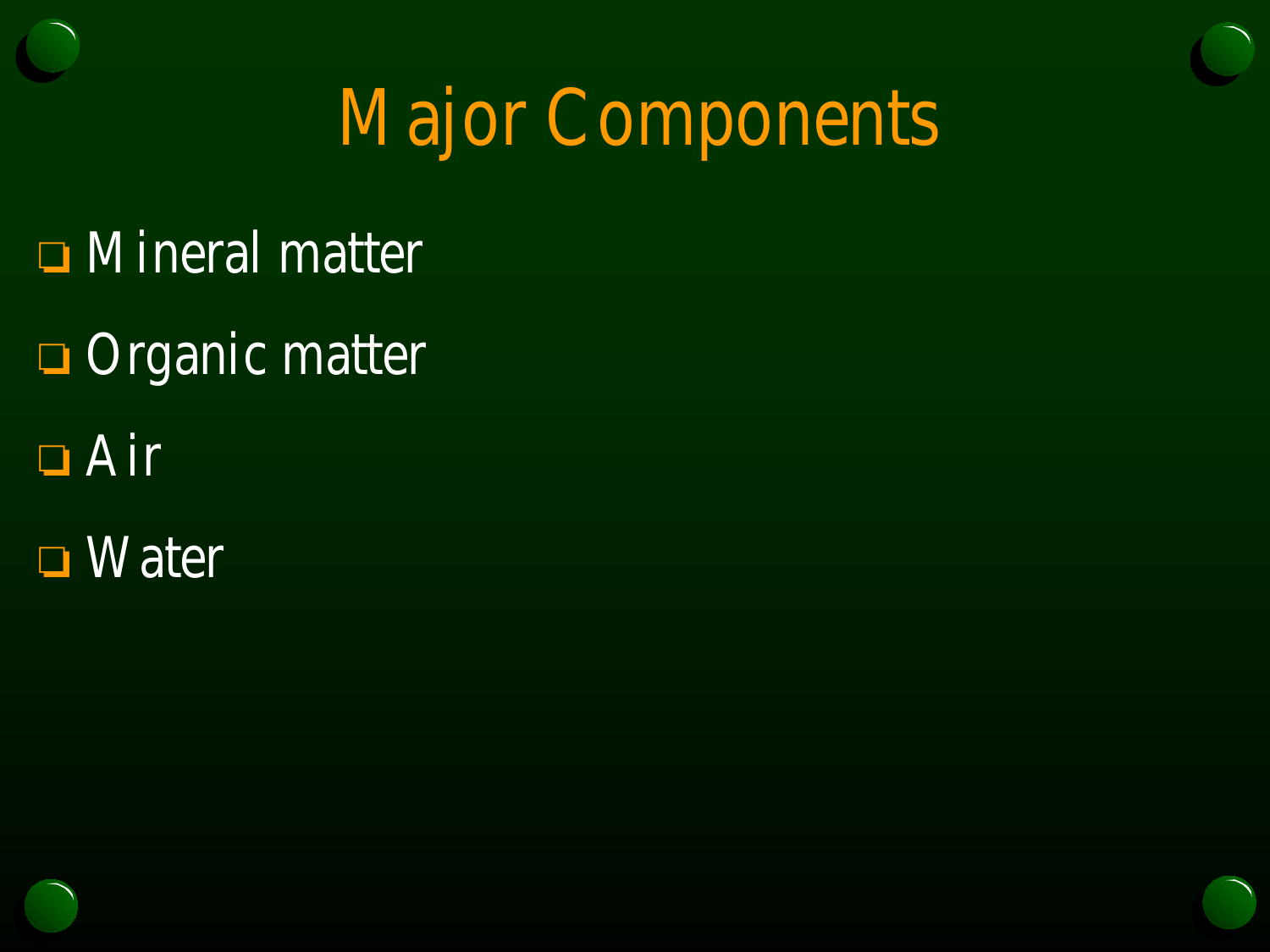# Physical Properties of Soil

- Soil texture
- **□ Soil structure**
- **□** Soil color
- **Bulk density**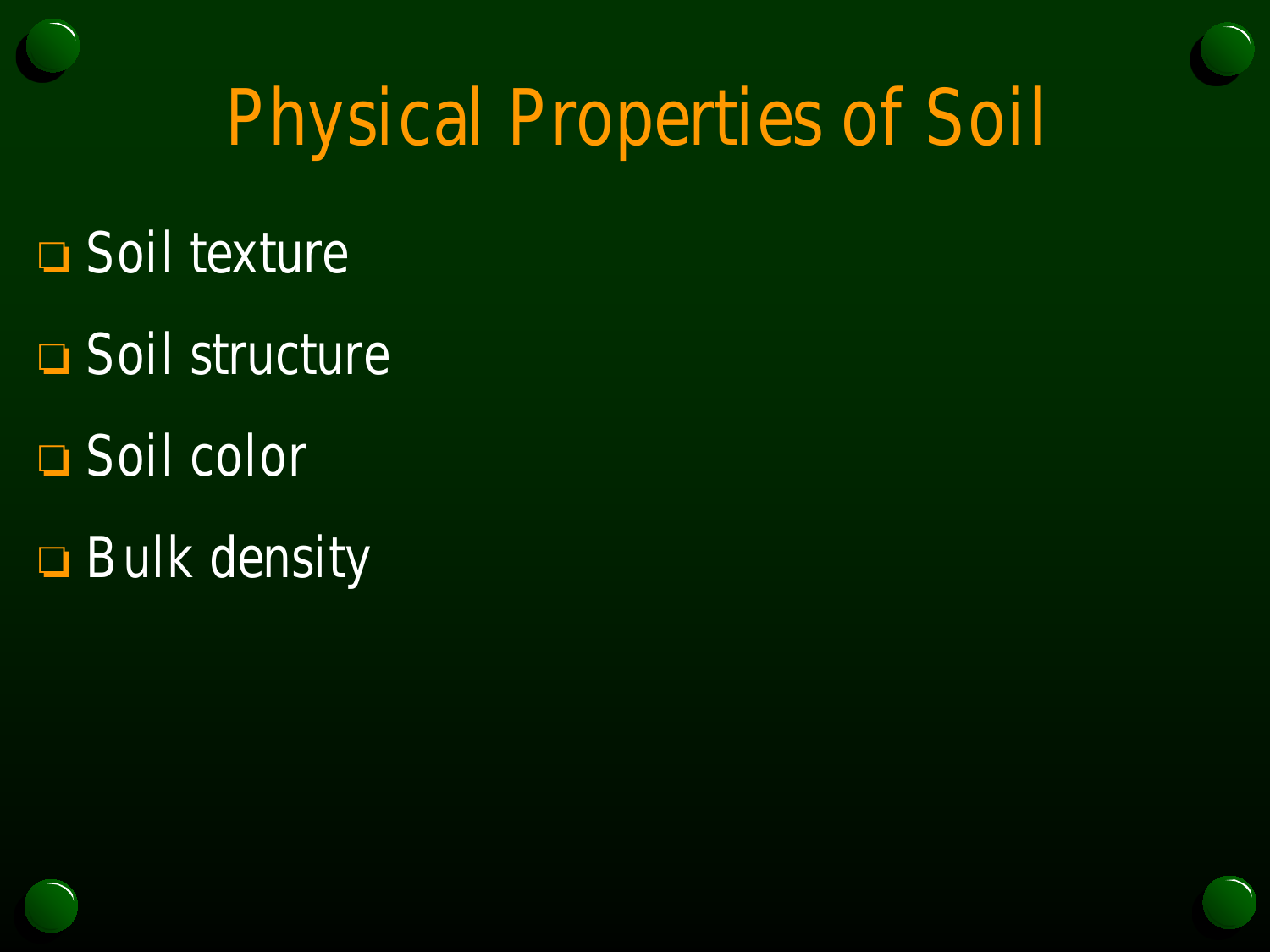## Three Fractions of Mineral Matter

- **□ Sand**
- Silt
- **O** Clay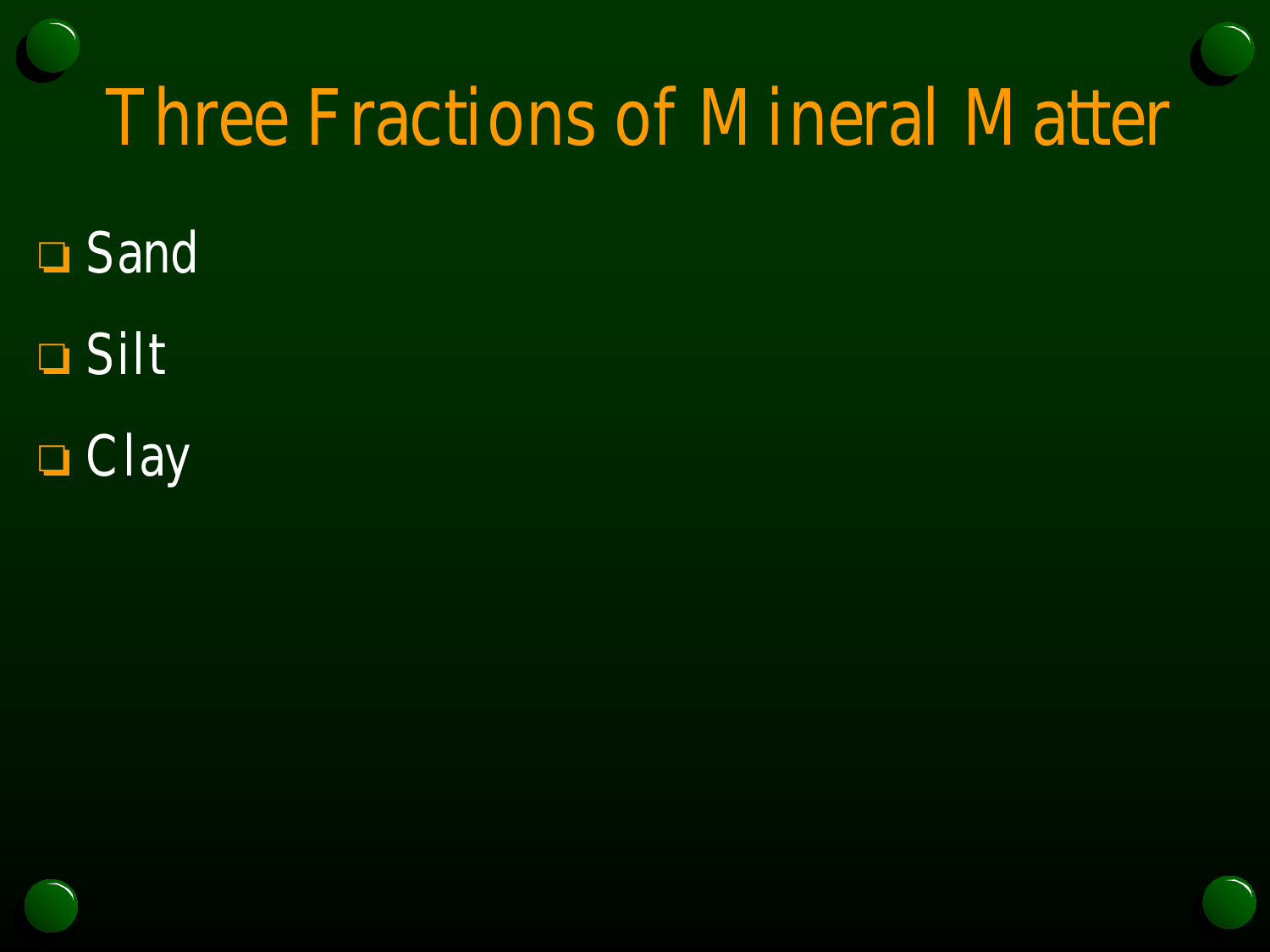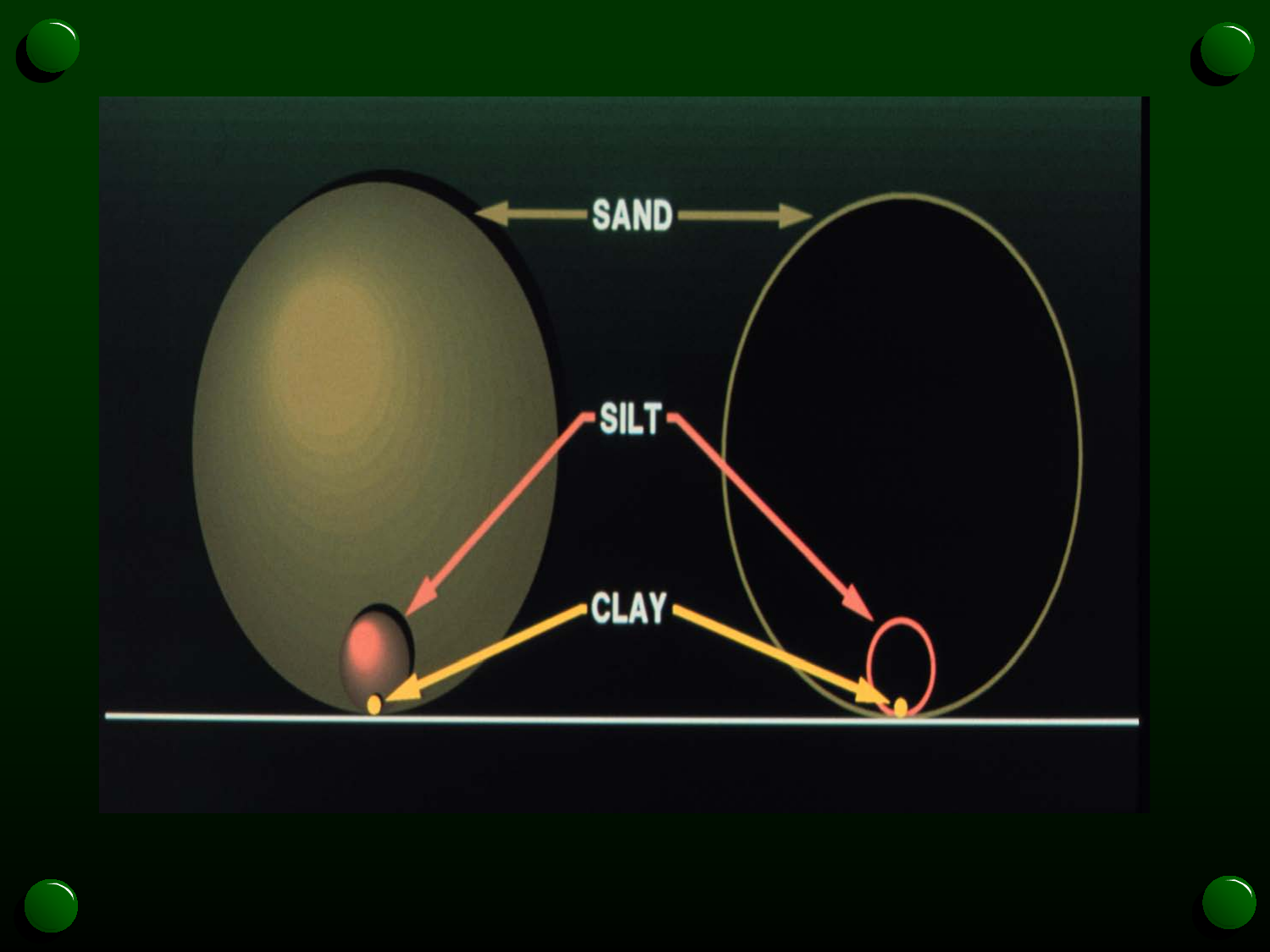#### USDA Textural Triangle

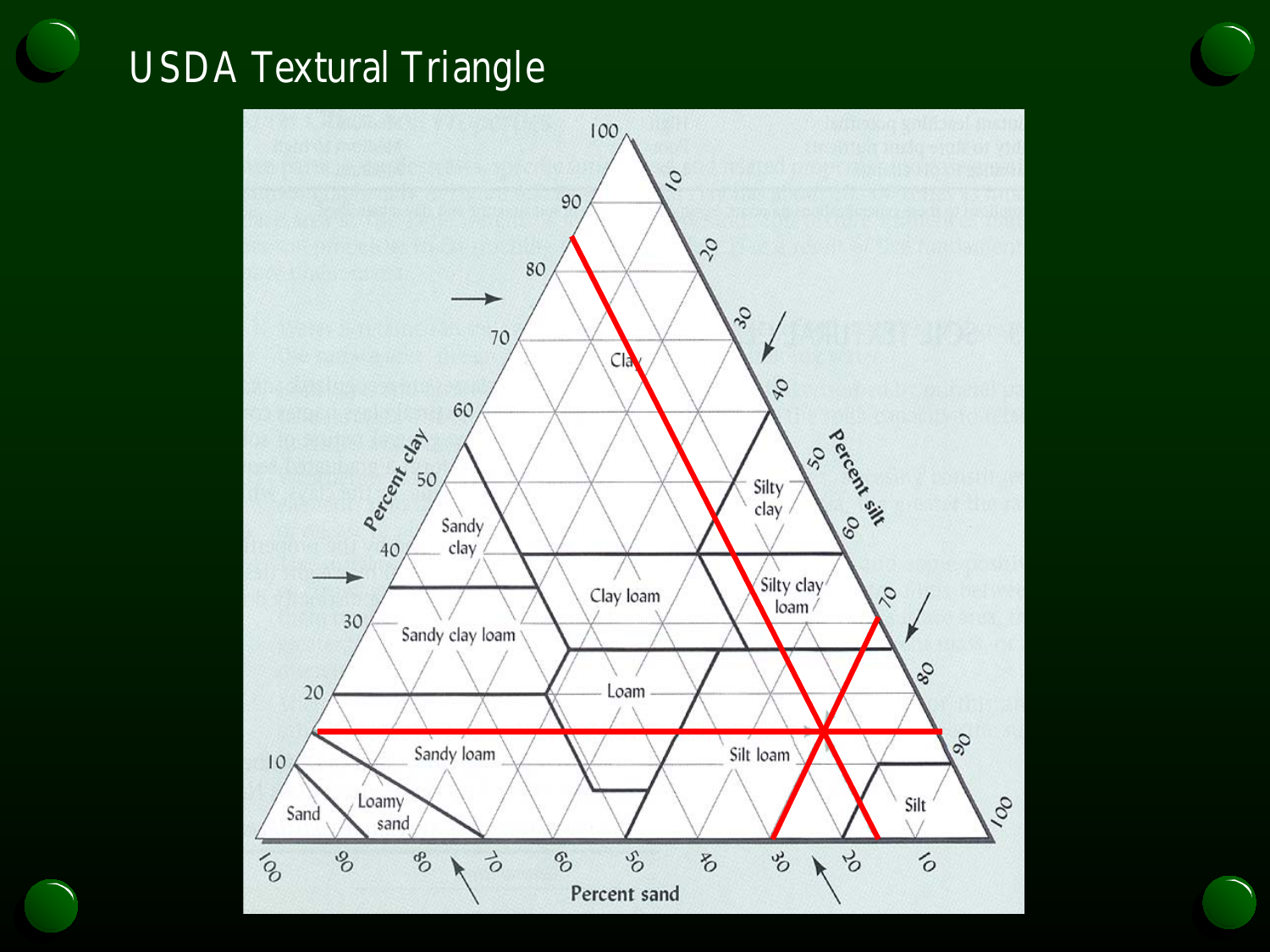# Examples of Soil Structure

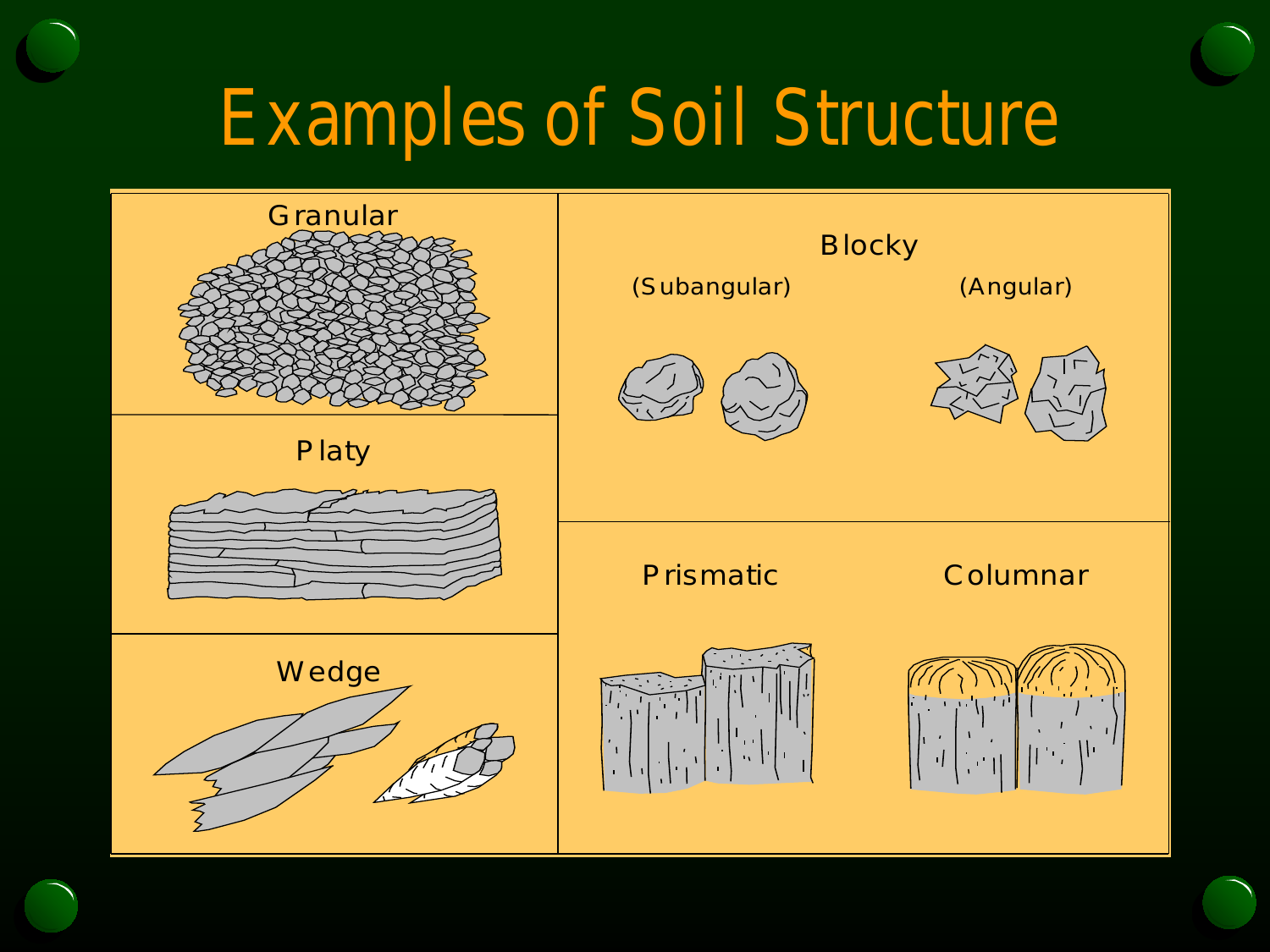# Aspects of Soil Structure

- $\Box$  The arrangement into aggregates of desirable shape and size
- $\Box$  The stability of the aggregate
- The configuration of the pores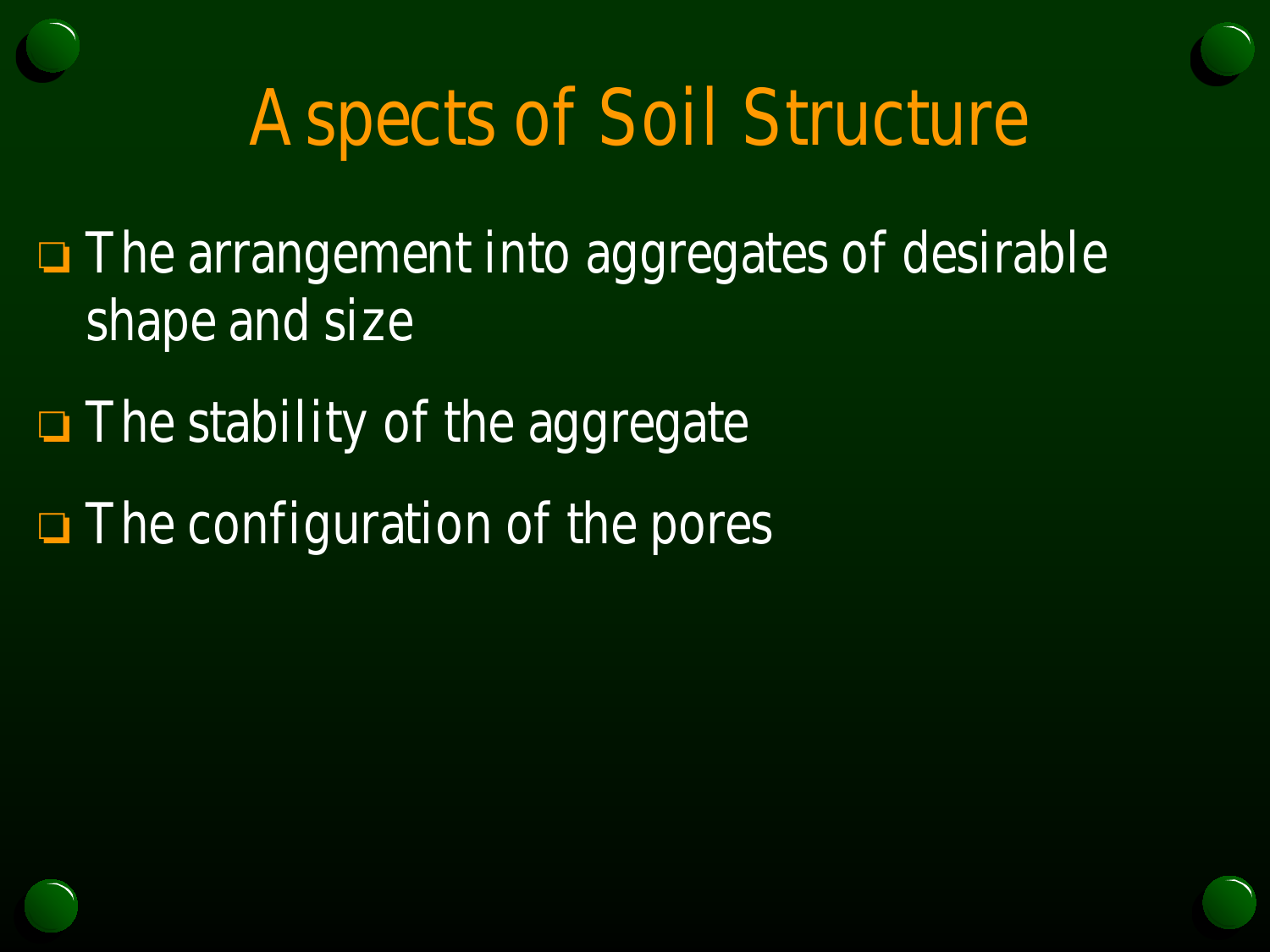# Factors that Affect Aggregate Stability

- $\Box$  Kind of clay
- **□ Chemical elements associated with the clay**
- Nature of the products of decomposition or organic matter
- $\Box$  Nature of the microbial population

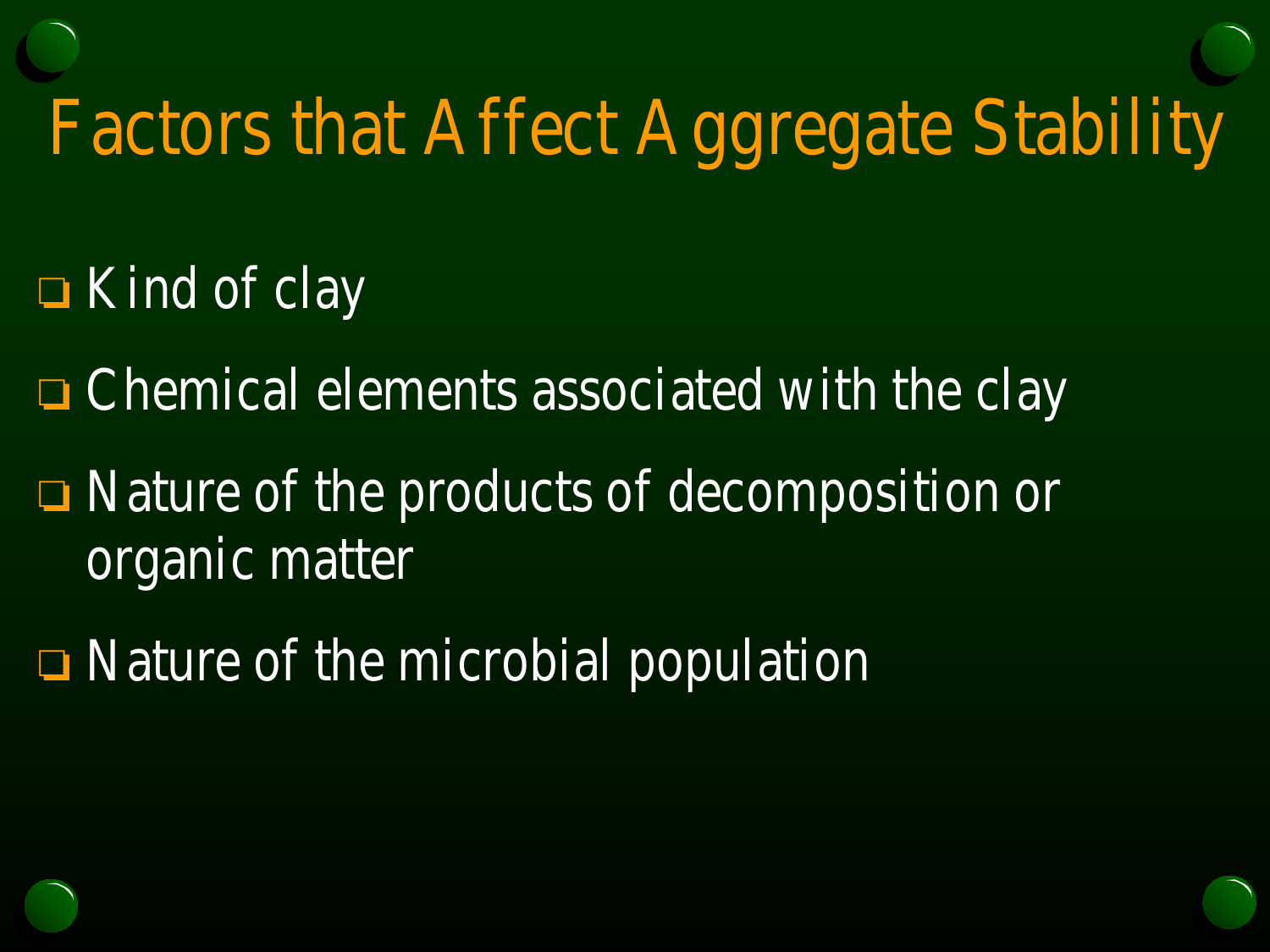# Factors that Affect Soil Structure

- $\Box$  Kind of clay
- **□** Amount of organic matter
- **Fi** Freezing and thawing
- **□** Wetting and drying
- **□** Action of burrowing organisms
- $\Box$  Growth of root systems of plants

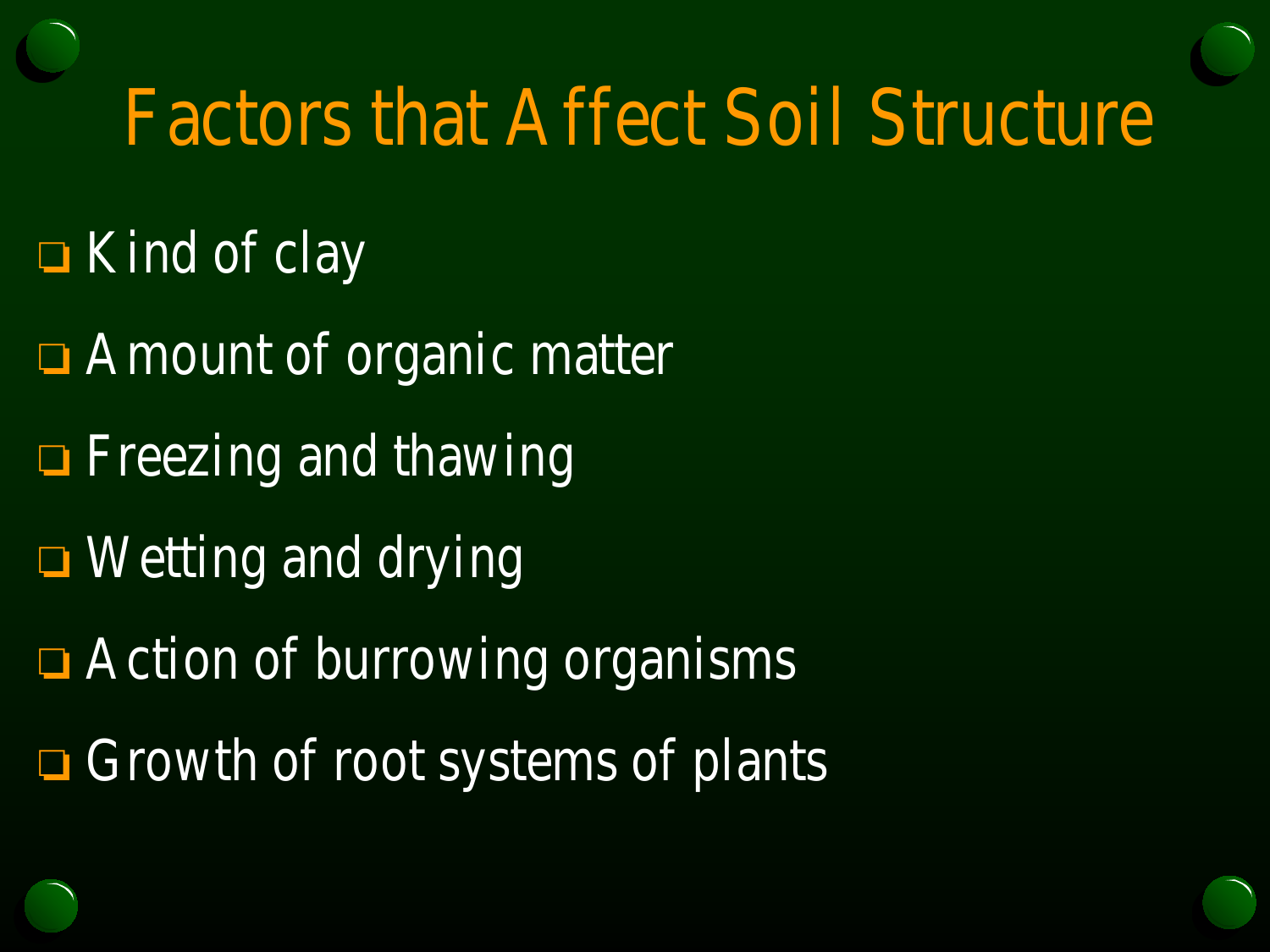Important Note

**Example 3** All of these have a loosening effect on the soil, but they have no effect on aggregate stability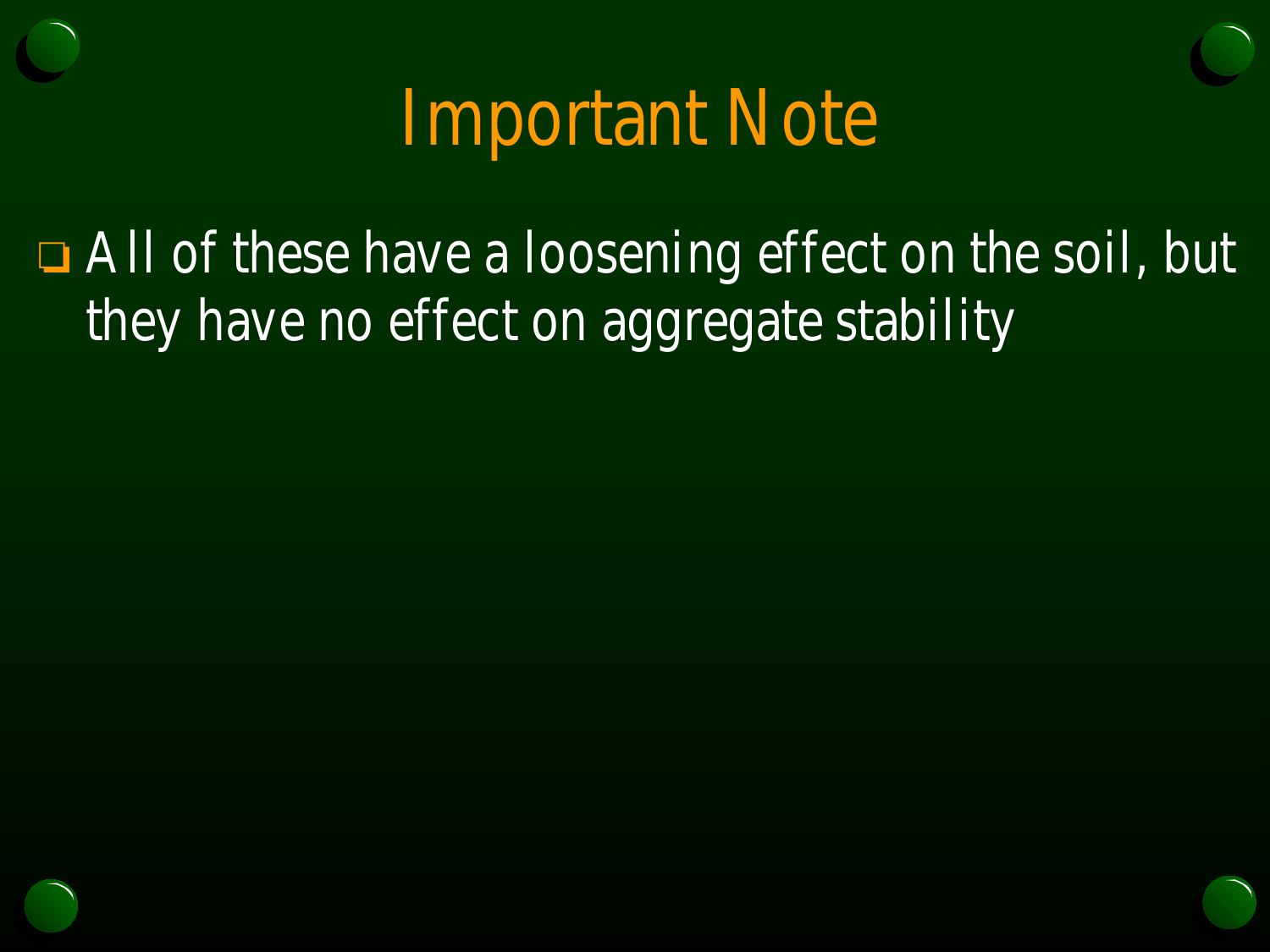### Bulk Density

 $\Box$  Determined by dividing the weight of oven-dry soil in grams by its volume in cubic centimeters

**The variation in bulk density is due largely to the** difference in total pore space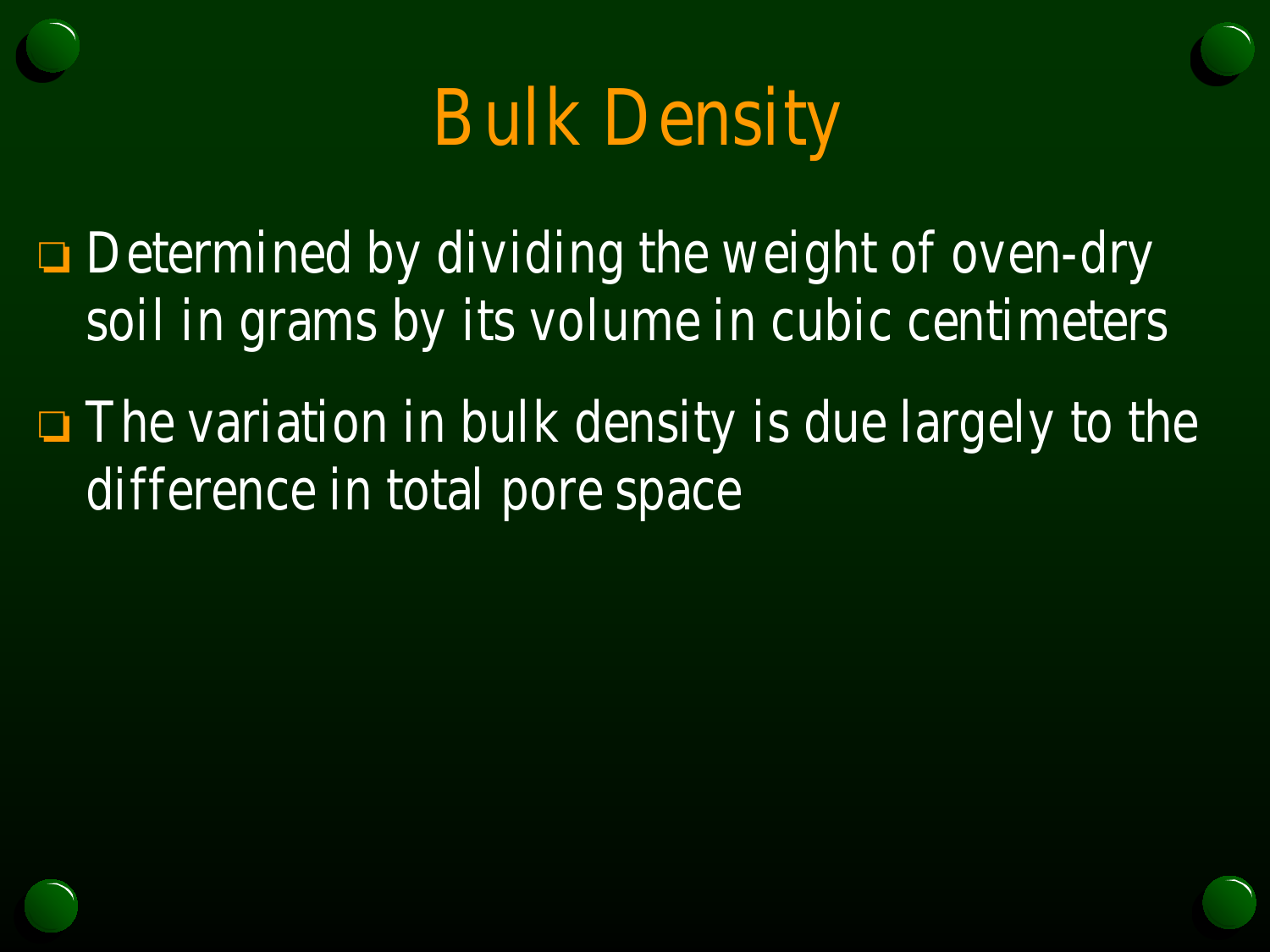# Effects of Bulk Density

- **Engineering properties**
- **Water movement**
- $\Box$  Rooting depth of plants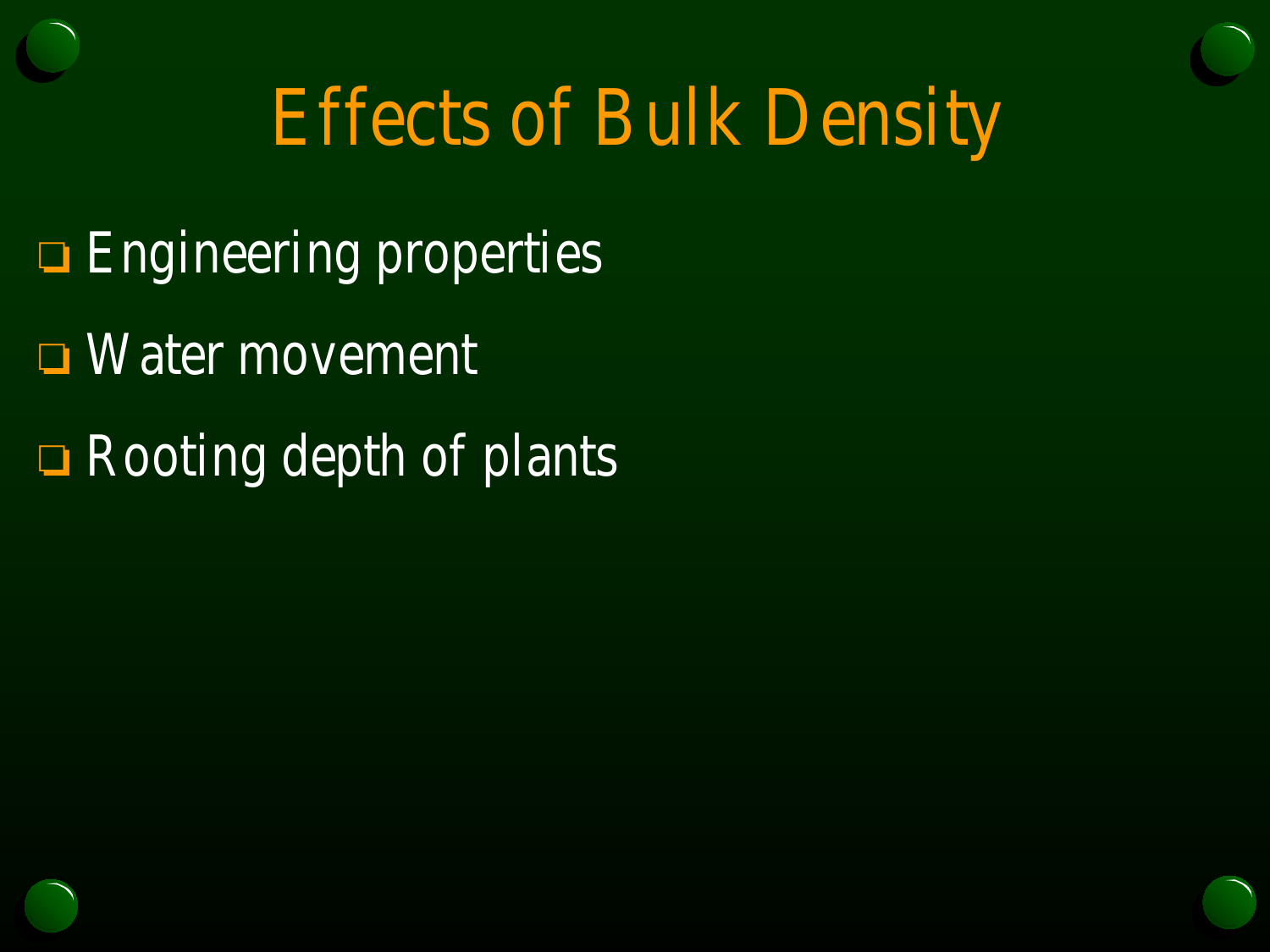## Soil Color

- $\Box$  Indicator of different soil types
- $\Box$  Indicator of certain physical and chemical characteristics
- $\Box$  Due to humus content and chemical nature of the iron compounds present in the soil